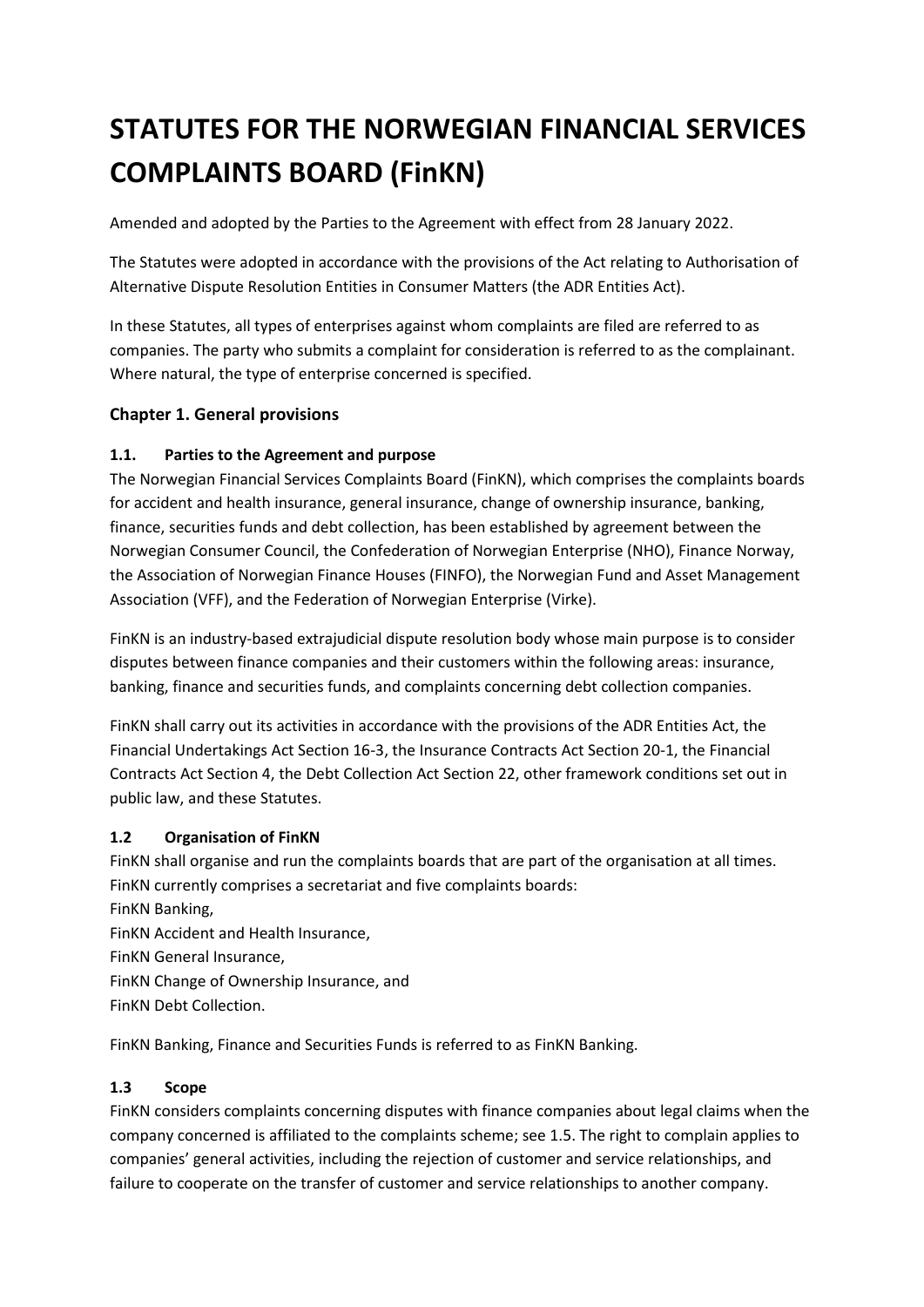FinKN does not consider complaints against estate agents and stockbrokers, or other services provided by others that are subject to dedicated control and complaints mechanisms.

FinKN does not consider complaints concerning a company's service level.

FinKN considers complaints against companies engaged in debt collection that are affiliated to the complaints scheme; see 1.6. The right to complain applies to breaches of generally accepted debt collection practice, where the company has breached the requirements for notification, payment deadlines, the size of the debt collection fee, debt collection methods and the collection of disputed claims. FinKN's remit is limited to reaching a decision on whether there is a basis for the debtor's obligation to compensate claims for extrajudicial charges.

FinKN considers complaints that concern the imposition of penalty charges for failure to take out traffic insurance and pay the traffic insurance fee.

FinKN can decide questions concerning the coverage of expenses for legal assistance.

FinKN considers disputes regulated by Norwegian law, and Norwegian is its working language. If international obligations or agreements under the EEA Agreement require FinKN to express an opinion on or consider international matters, this is done to the extent that FinKN is obliged to do so.

#### **1.4 Right to complain**

FinKN considers complaints from consumers who have a genuine need for a decision on a disputed legal claim against a finance company or debt collection company against which a complaint may be submitted to FinKN, cf. 1.5 and 1.6. By consumer is meant a natural person who is not primarily acting as a part of a commercial enterprise. In insurance matters, businesses also have a right to complain. Financial institutions have a right to complain in cases concerning a dispute about unauthorised payment transactions, cf. the Financial Contracts Act Section 37 (2) (b).

An injured third party has a right to complain provided that he is in a position to file a claim for damages directly against a finance company, and the complaint concerns the processing of this claim.

The Norwegian Motor Insurers' Bureau (TFF) sends complaints to FinKN about penalty charges imposed for failure to take out traffic insurance and non-payment of the traffic insurance fee that they do not set aside themselves, cf. Section 8 fourth paragraph of the Regulations concerning Penalty Charges for Uninsured Motor Vehicles.

## **1.5 Finance companies affiliated to FinKN**

Finance companies that are affiliated to Finance Norway, either directly or through membership of the Norwegian Savings Banks Association, are automatically affiliated to FinKN. The same applies to all companies that are members of the Association of Norwegian Finance Houses and the Norwegian Fund and Asset Management Association. Automatic affiliation to FinKN only applies to finance companies that are engaged in activities that can result in a complaint being taken under consideration by FinKN.

Finance companies that are not members of these industry associations, but that offer services within FinKN's area of responsibility, can apply for direct affiliation to FinKN for the consideration of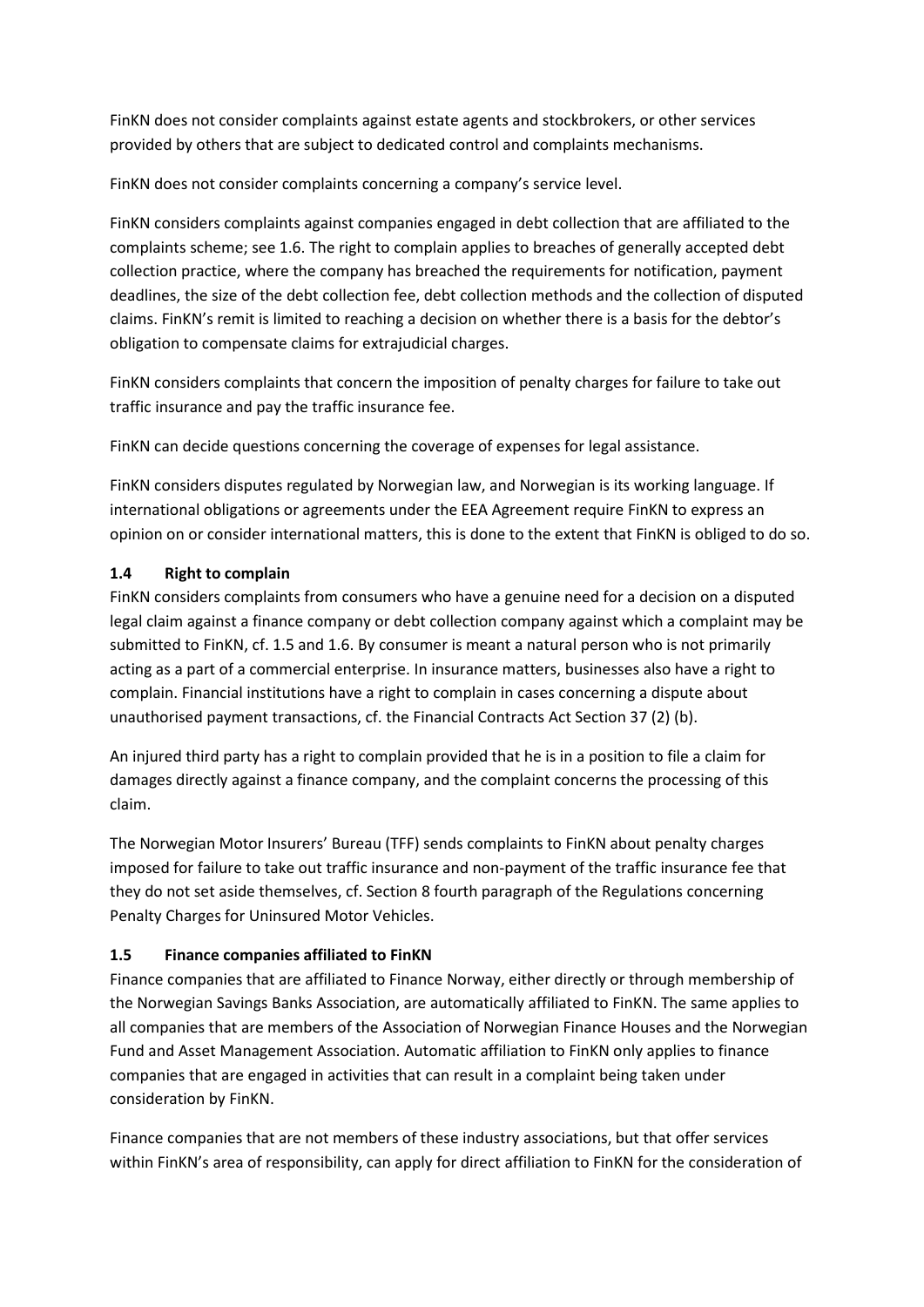complaints against the company. FinKN's Board stipulates the financial terms and other conditions for affiliation and termination of affiliation. The same applies if it is decided in laws or regulations that other enterprises shall be affiliated to FinKN.

Finance companies that are affiliated to FinKN pursuant to the first and second paragraphs have a right and obligation to allow FinKN to consider complaints received.

Affiliation to FinKN as mentioned in the second paragraph can be terminated by a finance company by giving written notice. At least six months' notice must be given. The membership is terminated with effect from 31 December the same year.

#### **1.6 Debt collection companies affiliated to FinKN**

Debt collection companies that are affiliated to the Federation of Norwegian Enterprise (Virke) are automatically affiliated to FinKN.

Debt collection companies that are affiliated to FinKN have a right and obligation to allow FinKN to consider complaints received.

## **Chapter 2. Organisation of the complaints boards**

#### **2.1 The composition of the complaints boards**

As a rule, each board shall have a chair and two members, one representing the business side and one representing the complainant. In individual cases, the chair or a member of a complaints board may demand that the board shall have five members, with two representatives from each side. This is regulated in more detail in 'Rules of Procedure for the Norwegian Financial Services Complaints Board'.

The Parties to the Agreement appoint their members and deputy members to the relevant complaints boards. The Board appoints the chairs of the complaints boards. Each complaints board may have two chairs of equal standing who, in consultation with the secretariat, divide the board's meetings between them. In special cases, the Board may appoint two neutral members to each complaints board.

In cases concerning a dispute about whether an insurance company has reasonable grounds to refuse to enter into an insurance contract and the refusal is for medical reasons, FinKN Accident and Health Insurance may be expanded to include two medical expert members appointed by the insurance industry and the Norwegian Consumer Council, respectively.

When FinKN General Insurance considers cases where the complainant is a business, the Consumer Council's representatives are replaced by two representatives appointed by the Confederation of Norwegian Enterprise (NHO).

In cases where a complaint has been filed against a bank, a finance company, a credit company or an asset management company, FinKN Banking will be composed of the member appointed by the association of which the company complained against is a member, and, if relevant, one of the permanent members pursuant to the Rules of Procedure for the Norwegian Financial Services Complaints Board. If the company is affiliated to FinKN without being a member of an industry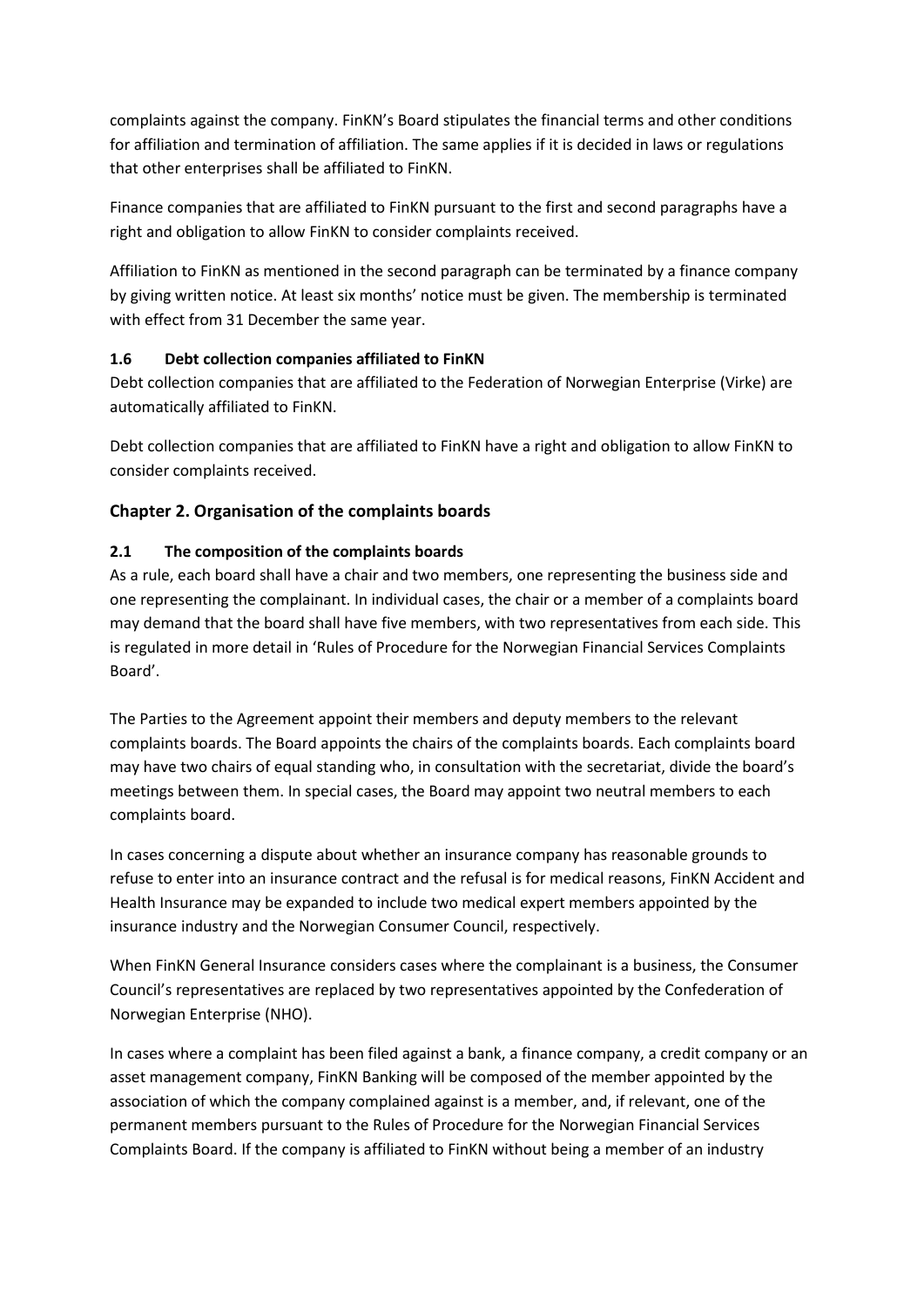association, the complaints board will consist of the member appointed by the association that organises such companies.

## **2.2. Term of appointment**

The chairs of the complaints boards are appointed for a term of two years and may be reappointed. Except in special cases, their uninterrupted term of office cannot be longer than eight years in the same office.

# **2.3 Competence requirements**

The chair of a complaints board must be a highly qualified lawyer and must have particular insight into the complaints board's area of responsibility. All the members of the complaints boards must have the necessary knowledge and competence.

# **2.4 Impartiality requirement**

All members must act impartially.

When they are appointed, all members must provide information about any relationships that may affect their impartiality. They must also provide information about any changes in this regard during their period in office. They shall not receive instructions from the parties or their representatives, and the duration of the appointment shall be such that the impartiality requirement is fulfilled.

## **2.5 Remuneration**

The chairs of the complaints boards are paid a remuneration by FinKN pursuant to rules adopted by FinKN's Board. Their remuneration shall be independent of the outcome of cases.

# **Chapter 3. The secretariat's duties etc.**

## **3.1. Neutrality**

The secretariat shall act in a neutral and independent manner during the whole complaint process.

## **3.2 Location**

The secretariat has an office in Oslo that is not co-located with the Parties to the Agreement.

# **3.3. Impartiality requirement**

When they are appointed and during their period of employment, all case officers in the secretariat must provide information about any relationships that may affect their impartiality. They shall not receive instructions from the parties or their representatives, and the duration of their employment shall be such that the impartiality requirement is fulfilled. Their remuneration shall be independent of the outcome of cases.

# **3.4 The duties of the secretariat**

The secretariat is responsible for the tasks that follow from Section 10-12 of FinKN's Rules of Procedure.

The secretariat is responsible for FinKN's website and for spreading information about FinKN.

# **3.5 Collection of information**

The secretariat may obtain information from finance companies and debt collection companies as mentioned in 1.5 and 1.6 above, insofar as this is necessary for FinKN's activities.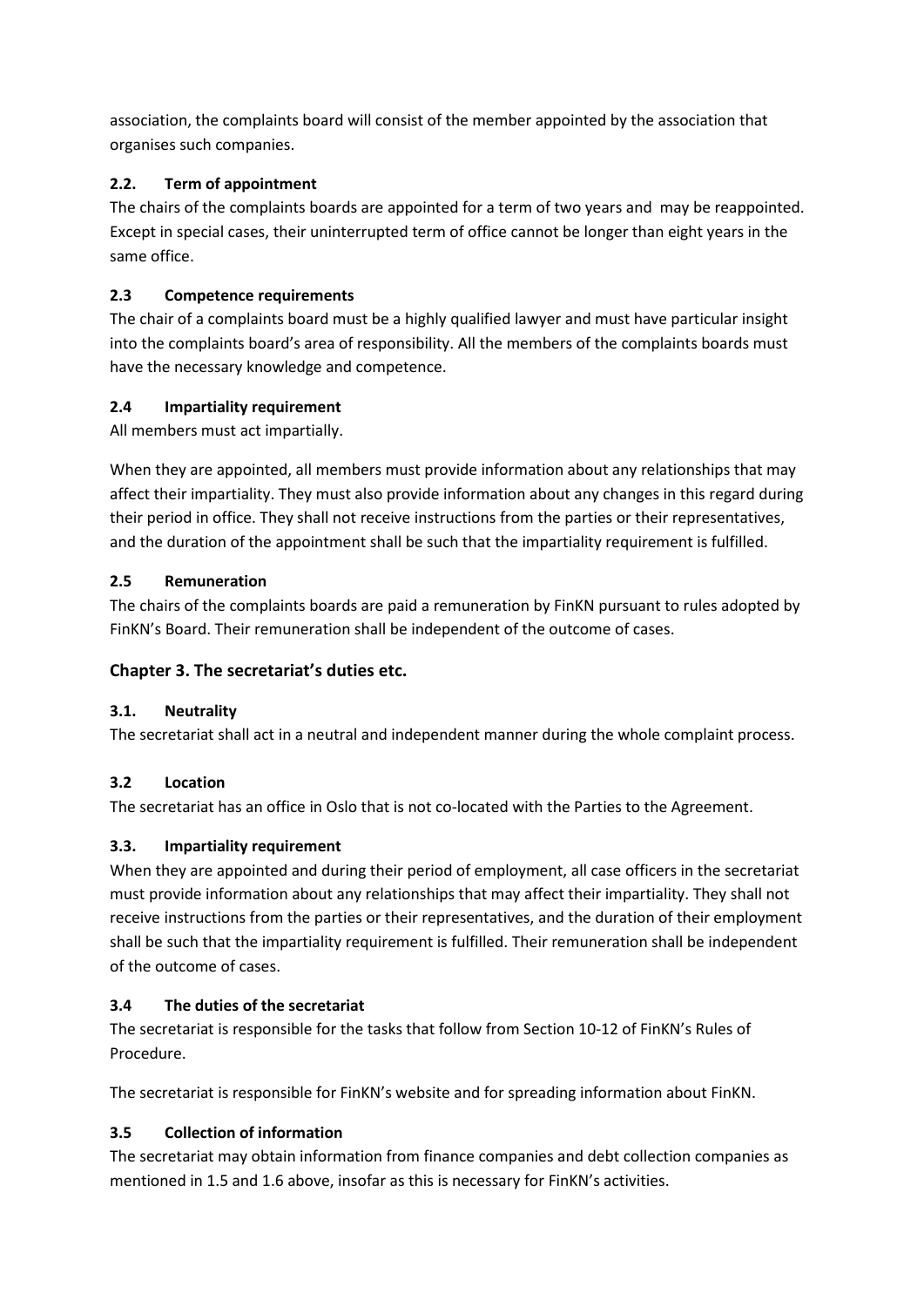The companies are obliged to submit all the case documents that are necessary for the consideration of a complaint.

## **3.6 Authority to reject cases**

The secretariat or the chair of a complaints board may reject cases pursuant to 4.1.

#### **3.7 The secretariat's authority to decide on the merits of a case**

The secretariat may decide a case on its merits where there is established practice or where a decision on principle has been made by the complaints board in corresponding cases.

#### **3.8 The secretariat's authority to put forward mediation proposals**

The secretariat may propose a solution that one or both parties must accept or reject.

#### **Chapter 4. Rejection**

#### **4.1 Grounds for rejection**

A case may be rejected if:

- a) the complainant has not attempted to resolve the matter directly with the other party,
- b) the complaint is frivolous or without foundation,
- c) the case is under consideration or has been considered by a registered ADR entity or a court of law, including a court of conciliation and the enforcement and execution authorities,
- d) it is not possible to consider the case without this severely impacting the efficiency of the complaints body.

#### **4.2 Decision to reject a case**

The secretariat or the chair of a complaints board may reject cases pursuant to 4.1.

The decision may be appealed to the complaints board. An appeal fee of NOK 200 is charged for such an appeal. The appeal must be sent and the fee paid within 21 days of the secretariat's decision being sent to the complainant. Failure to meet this deadline means that the right to demand consideration by a complaints board lapses.

#### **4.3 Requirements for a rejection**

A decision to reject a case must be reasoned and in writing.

The parties shall be informed of the decision within three weeks of the secretariat receiving the complaint, or of the secretariat receiving such documentation from the complainant as is necessary to decide the question of rejection.

If the complaint is rejected, the complainant shall, in addition to the decision, receive information about the right to appeal the decision to the complaints board. A deadline is set for appealing and paying the appeal fee; see 4.2 second paragraph.

## **Chapter 5. The Board**

#### **5.1 Appointment and composition**

The Board consists of nine members, with an equal number of personal deputies. Members and deputy members are appointed by the Parties to the Agreement as follows: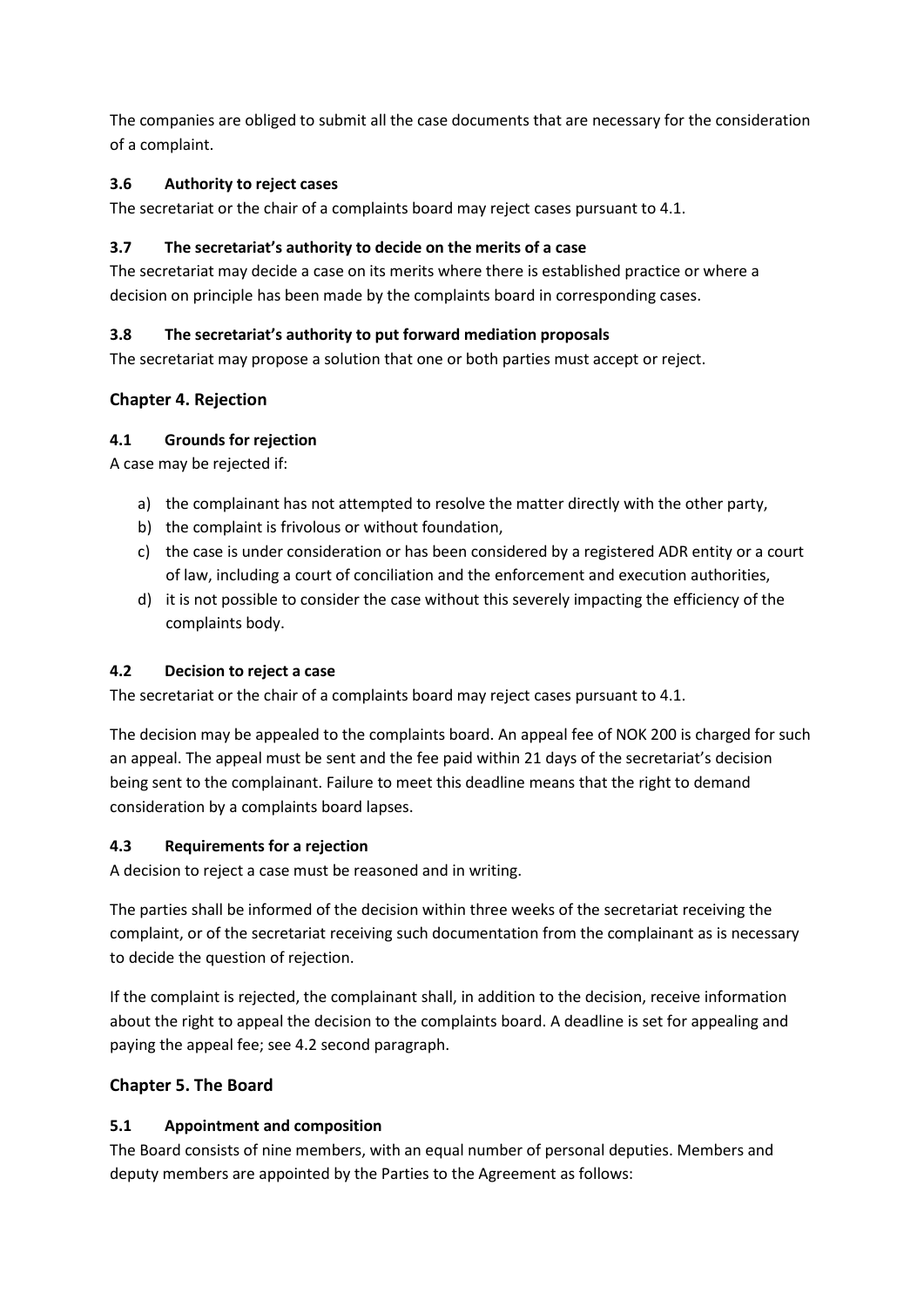- The Norwegian Consumer Council: two members and two personal deputies
- The Confederation of Norwegian Enterprise (NHO): one member and one personal deputy
- Finance Norway: three members and three personal deputies
- The Association of Norwegian Finance Houses: one member and one personal deputy
- The Norwegian Fund and Asset Management Association: one member and one personal deputy

• The Federation of Norwegian Enterprise (Virke): one member and one personal deputy Board members and deputy members do not receive any remuneration from FinKN.

#### **5.2 Board members' term of office**

The Board elects its chair and deputy chair for one year at a time. No one may sit as chair or deputy chair for more than three years in a row. The term of office served in the one office does not count when calculating the maximum term of office in the other office.

The other board members and their deputies are appointed for a term of two years at a time and may be reappointed.

A board member or deputy member must leave the Board if he/she is no longer employed by, or has another relevant affiliation to, the Party to the Agreement that appointed him/her. When a member leaves during his/her term of office, the personal deputy joins the Board for the remainder of the term of office. If it is the chair or deputy chair who leaves the Board, the Board shall at the first opportunity elect a new chair and/or deputy chair from among the members of the Board.

#### **5.3 The duties of the Board**

The Board has overarching responsibility for FinKN's activities and shall ensure that the secretariat and the complaints boards are satisfactorily organised.

The Board shall ensure that FinKN's activities, accounts and asset management are subject to adequate control, and that, insofar as necessary, goals and plans are adopted for FinKN.

The Board shall supervise FinKN's day-to-day management and the activities of the secretariat. The Board may issue instructions for the management.

The Board adopts the necessary guidelines for the secretariat and serves as a link between the Parties to the Agreement and the secretariat.

The Board does not express opinions in connection with complaint cases.

The Board may discontinue existing complaints boards and establish new ones, when necessary.

#### **5.4 Board meetings**

The Board holds meetings when the chair finds it necessary or at least two board members so request. At least four board meetings shall be held each year. A meeting schedule is normally drawn up for the whole calendar year.

The chair of the board chairs the Board's meetings. If the chair is unable to attend, the meeting is chaired by the deputy chair.

Notice of a board meeting, including the agenda and the basis for decisions, shall be sent to board members and deputy members in good time before the board meeting. Matters that are not included on the agenda may also be discussed, but cannot result in a binding decision.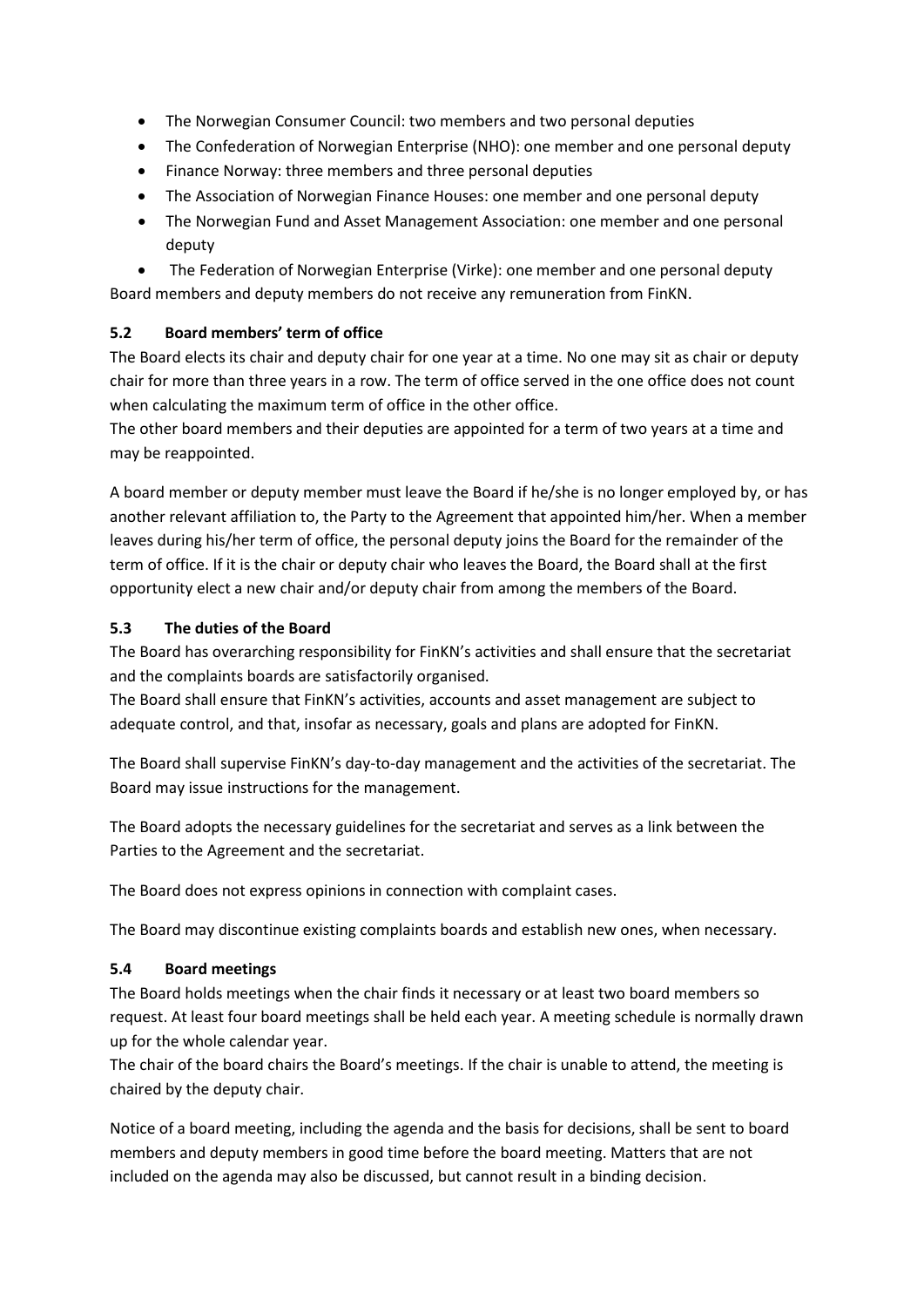Minutes shall be taken of board meetings. The minutes shall be signed by the attending board members at the next board meeting. If a member of the Board disagrees with a board decision, he or she may demand that his/her opinion be recorded in the minutes.

## **5.5 Decisions, voting rules**

At least six board members must be present if the Board is to make a valid decision. Decisions are made by a majority of three-quarters of the board members present, with the exception of matters of a financial nature, which are decided by a simple majority of those present. In the event of parity of votes, the chair of the meeting has the casting vote. Decisions on the appointment of chairs of complaints boards and any independent members are made by unanimous decision of the board members present.

The Board may decide a matter in writing when all the board members agree to this. A matter that has been decided in writing must be presented and entered in the minutes at the next board meeting.

#### **Chapter 6. Financial matters**

#### **6.1 Financing structure**

FinKN is financed by contributions paid by the affiliated companies; see 1.5 and 1.6. FinKN's operating expenses shall be financed by the companies based on an allocation between the different sectors and on the individual companies' use of the resources of the secretariat and the complaints boards.

The size of the contributions is decided by the Board in connection with the annual budget process. The Board adopts more detailed rules for calculating and collecting the individual companies' financial contributions to FinKN, including for companies that fall under the complaints scheme pursuant to 1.5. During a transitional period, the Board may adopt rules for the calculation and collection of contributions that deviate from the adopted financing model.

The Board adopts rules for a company's coverage of the expenses incurred by FinKN after notice has been received that the company will withdraw from the scheme and until the company no longer has cases under consideration by a complaints board.

In special cases, the Board may collect necessary extra contributions to ensure the complaints board's continued operation and activities.

Costs incurred by FinKN in connection with mediation and the administration of arbitration shall be covered by the parties to the case.

## **6.2 Budget**

The managing director presents a budget proposal for FinKN. In connection with the adoption of the budget, the Board also decides the framework for the finance companies' contributions, the size of the contributions and their allocation between industries/complaints boards.

## **6.3 Accounts**

FinKN's accounts are closed at the end of each calendar year and shall be audited by an external auditor. The accounts, together with a recommendation from the managing director and the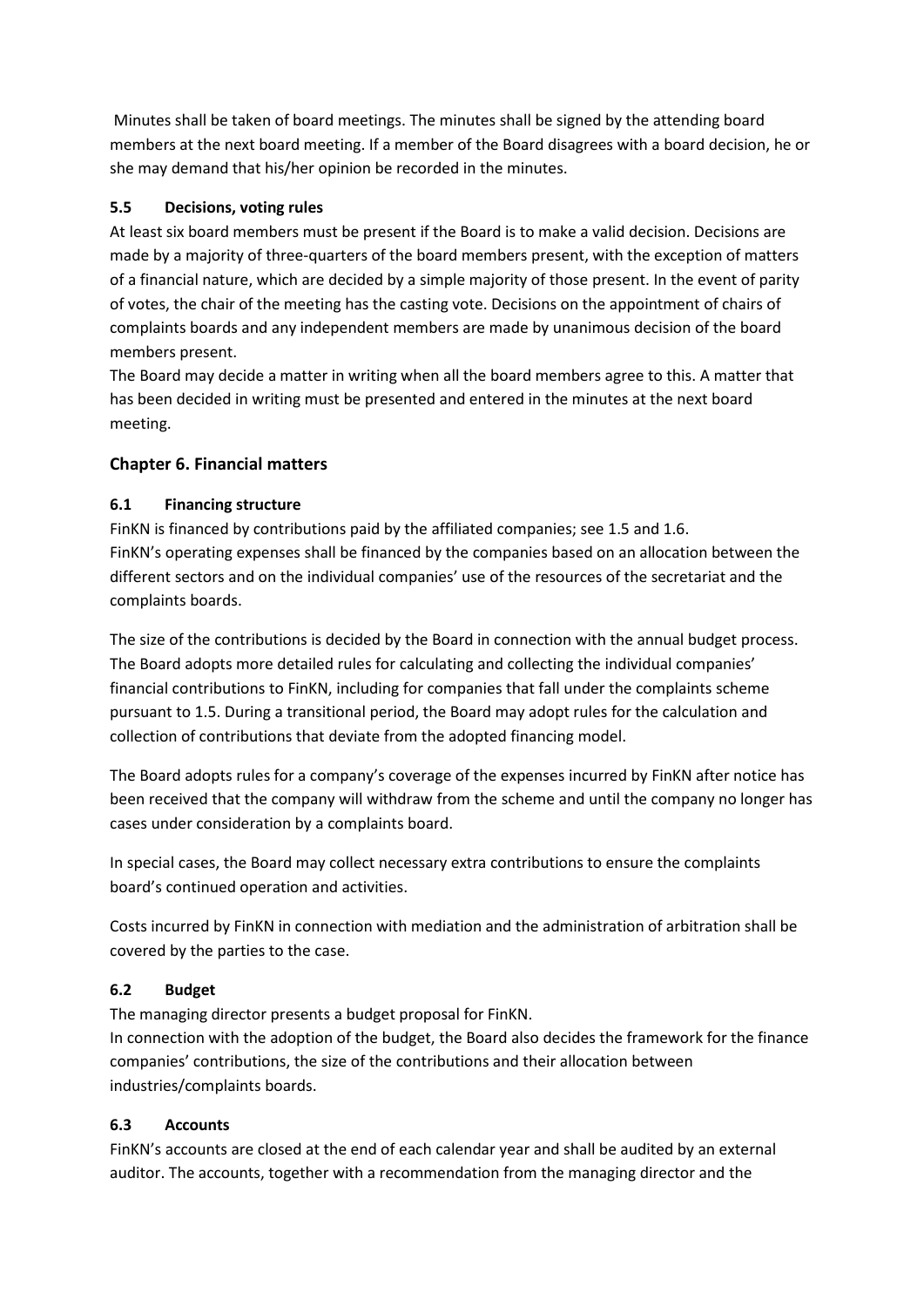auditor's report, are submitted to the Board for approval by no later than the end of March the following year.

#### **6.4 Auditor**

The Board selects a state-authorised public accountant to check the accounts and FinKN's asset management and financial transactions.

## **Chapter 7. Annual reports**

#### **7.1 Requirements of the annual report**

Each year, FinKN shall prepare an annual report containing information about:

- a) the number of complaints received and what they concerned,
- b) any systematic or material problems that occur often and lead to disputes between consumers and businesses. This information can be supplemented by recommendations about how such problems can be prevented or resolved in future,
- c) the number of rejected complaints, and how the rejected cases break down by the grounds for rejection,
- d) the percentage of complaint procedures that are proposed or ordered to be resolved in favour of consumers and businesses, respectively, and the percentage of complaint procedures that have ended in an amicable solution,
- e) the percentage of complaint procedures that were broken off, and the reasons for this, if such information is available,
- f) the average case processing time,
- g) the number of cases considered within the statutory deadline of 90 days, and the number of cases where the deadline for case processing was prolonged, cf. Section 16 of the ADR Entities Act,
- h) to what extent the outcomes of complaint procedures have been complied with, if such information is available,
- i) the complaints body's participation in networks of complaints bodies intended to make it easier to resolve cross-border disputes,
- j) any training and competence-raising measures the complaints body has carried out,
- k) an evaluation of the efficiency of the complaints body, and improvement proposals.

#### **7.2 Submission of the annual report**

FinKN shall submit an annual report by 1 March each year. The annual report is sent to the Ministry of Children and Families.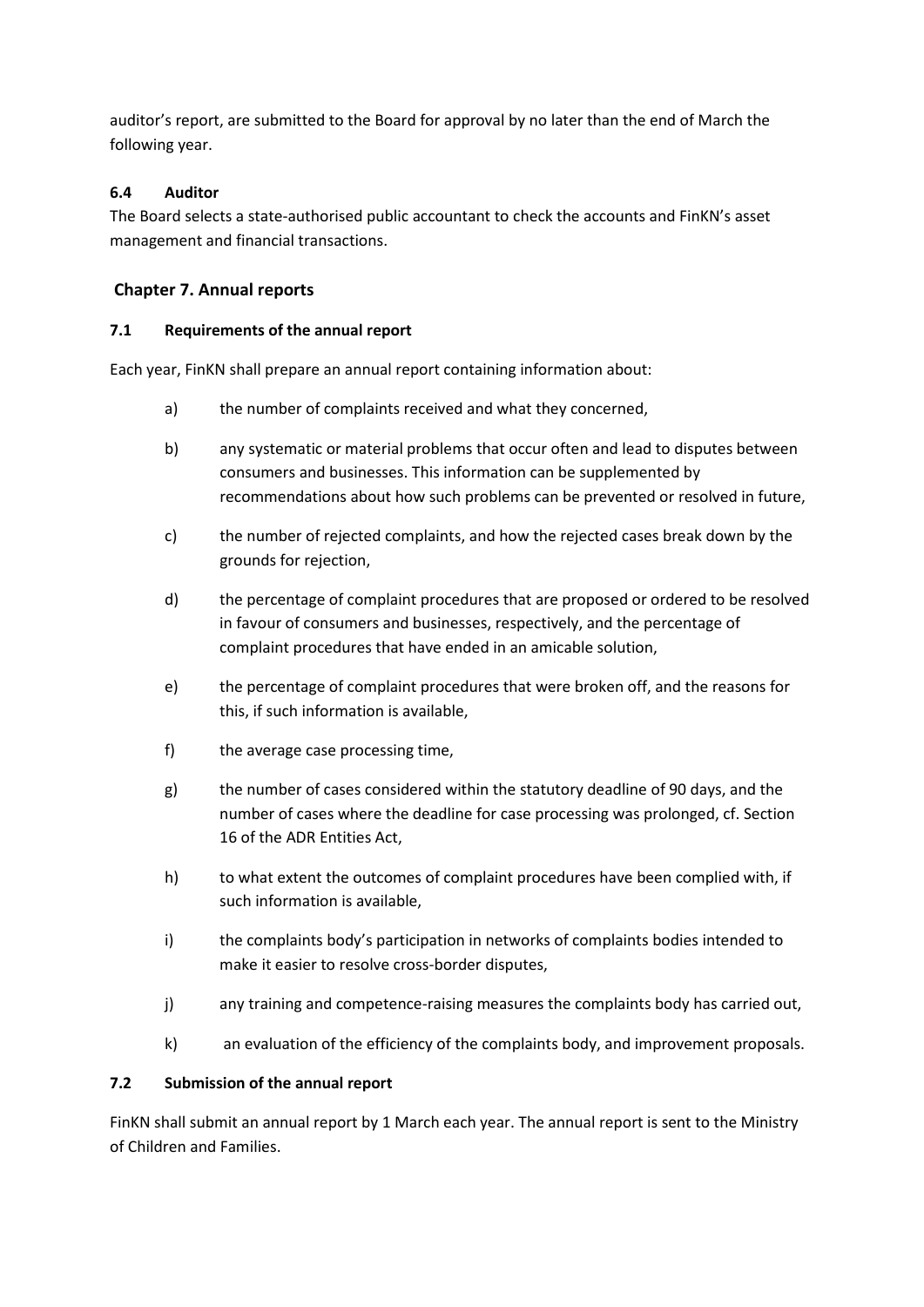#### **Chapter 8. Information on FinKN's website**

#### **8.1 Requirements relating to information on FinKN's website**

FinKN's shall provide clear and easily understood information on its website and, on request, on a more permanent medium, about:

- a) contact information for the complaints body, including its postal address and email address,
- b) which physical persons are responsible for considering complaints (chairs and members of complaints boards, secretariat employees, mediators and others who consider complaints), and how and for how long they are appointed,
- c) the expertise, impartiality and independence of the persons responsible for considering complaints, and whether they are employees of or are solely paid a consideration by the company concerned,
- d) the complaints body's participation in networks of complaints bodies intended to make it easier to resolve cross-border disputes,
- e) which types of cases the complaints body is competent to consider, including the lower and/or upper amount limit that is a condition for a complaint being taken under consideration,
- f) the complaints body's rules of procedure and its right to reject a case,
- g) language requirements relating to complaints and which languages are used during complaints procedure,
- h) which types of rules the complaints body may use in its consideration of complaints (e.g. statutory provisions, assessments of reasonableness and rules of conduct),
- i) any prior requirements that the parties must meet before a complaint can be considered, e.g. that they have attempted to resolve the dispute with the other party,
- j) whether the parties may withdraw from the consideration of a complaint,
- k) any costs the parties must cover, including the rules for the allocation of costs after the conclusion of a complaint procedure,
- l) the average complaint processing time,
- m) the legal implications of the outcome of a complaint procedure, including any sanctions in the event of failure to comply with a binding decision,
- n) the enforceability of decisions, if relevant,
- o) the complaints body's annual report,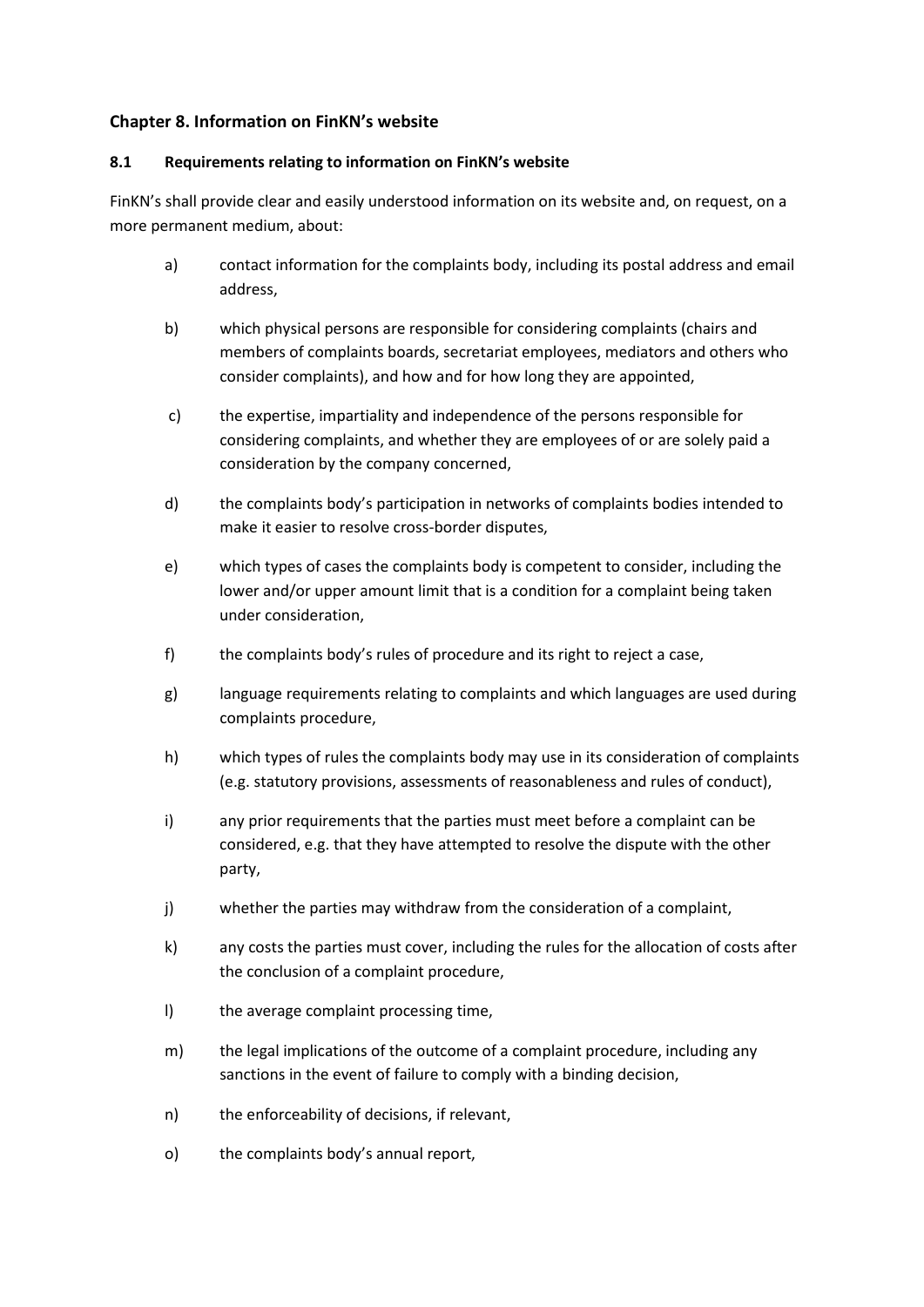- p) the complaints body's statutes,
- q) an overview of the complaints body's practice and important decisions,
- r) the EU Commission's list of ADR entities.

The list shall also be made available on a permanent medium on the complaints body's premises, if possible.

#### **Chapter 9. Joint provisions**

#### **9.1 Impartiality and the duty of secrecy**

The Public Administration Act's provisions on impartiality and the duty of secrecy apply to the chairs and members of the complaints boards, case officers in the secretariat and the auditor.

FinKN's employees and officers, including members of the complaints boards, have a duty of secrecy as regards information about personal and business matters that comes to their knowledge during the exercise of their duties and that, for privacy and competition reasons, it will be important to keep secret out of consideration for those the information concerns.

The duty of secrecy is not an obstacle to FinKN publishing general information about its activities, unless otherwise specified in agreements or consents.

#### **9.2 Freedom of information**

The complaints boards' decisions are public and are published, among other places, on FinKN's website. The consumer's identity is anonymised upon publication. The finance company may be anonymised if the complaints board finds this necessary in order to protect the consumer's identity.

On request, the managing director may grant access to the documents in individual cases in anonymised form. For research purposes and on the conditions stipulated by the Board, the Board may consent to grant access to non-anonymised documents from the consideration of a complaint.

#### **9.3 Lis pendens**

As long as a case is under consideration by a complaints board, a party may not bring the case before the ordinary courts. A case is deemed to be under consideration from the time when the complaints board received the complaint.

A case that has been considered by a complaints board can be brought before a district court without prior consideration by a court of conciliation.

## **9.4 Official approval**

FinKN must at all times give the Ministry such information as it requests to be able to fulfil its responsibility as licensing authority. FinKN must inform the Ministry without undue delay about any changes in relation to what was stated in its application for authorisation.

## **Chapter 10. Entry into force, amendments etc.**